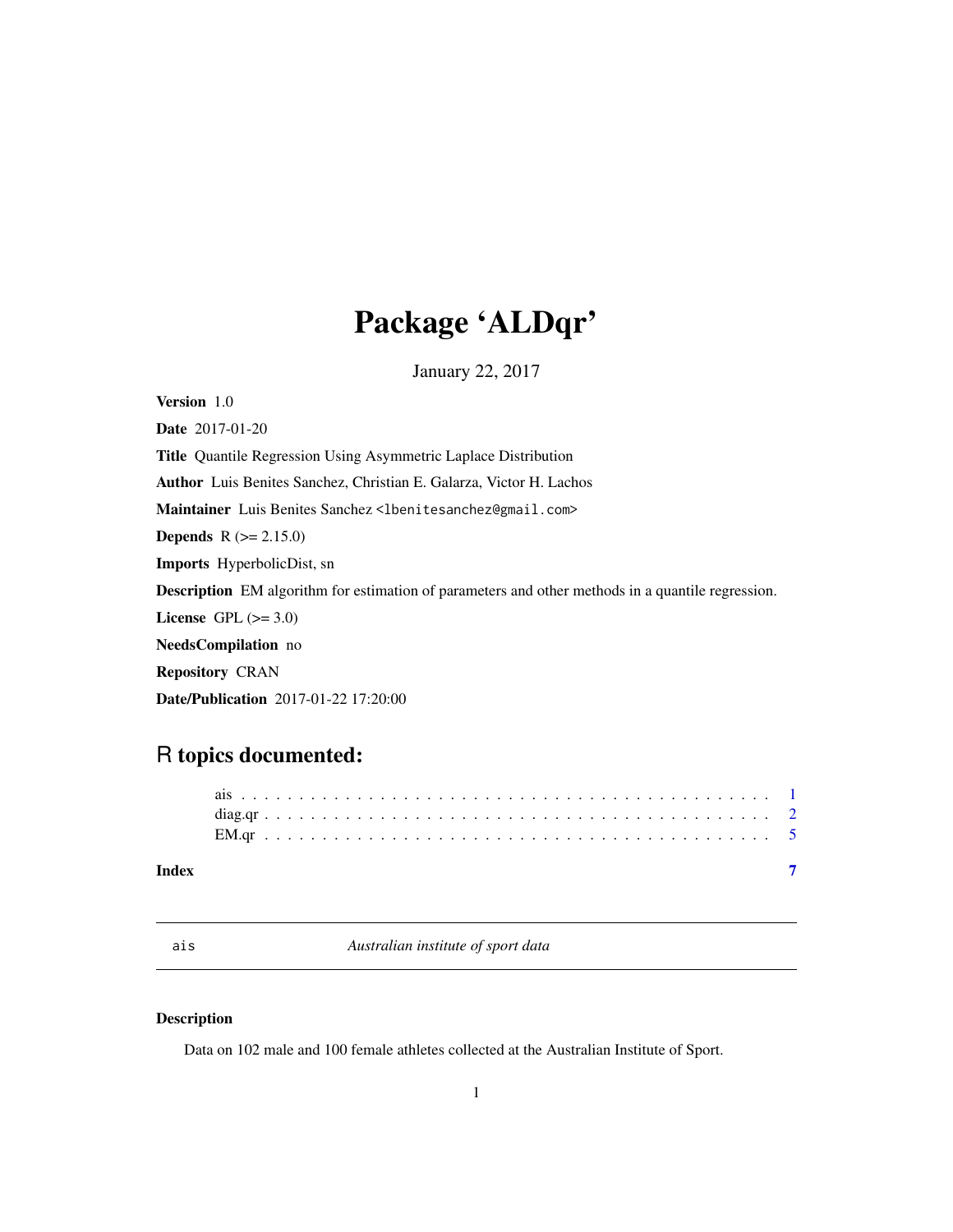$2$  diag.qr

### Format

This data frame contains the following columns:

Sex  $(0 = \text{male or } 1 = \text{female})$ Ht height (cm) Wt weight (kg) LBM lean body mass RCC red cell count WCC white cell count Hc Hematocrit Hg Hemoglobin Ferr plasma ferritin concentration BMI body mass index, weight/(height)\*\*2 SSF sum of skin folds Bfat Percent body fat Label Case Labels Sport Sport

#### References

S. Weisberg (2005). *Applied Linear Regression*, 3rd edition. New York: Wiley, Section 6.4

| diag.gr | <i>tribution</i> | Diagnostics for Quantile Regression Using Asymmetric Laplace Dis- |  |
|---------|------------------|-------------------------------------------------------------------|--|
|         |                  |                                                                   |  |

### Description

Return case-deletion estimating the parameters in a quantile regression

#### Usage

diag.qr(y,x,tau,theta)

#### Arguments

|       | vector of responses                                                                |
|-------|------------------------------------------------------------------------------------|
|       | the design matrix                                                                  |
| tau   | the quantile to be estimated, this is generally a number strictly between 0 and 1. |
| theta | parameter estimated                                                                |

<span id="page-1-0"></span>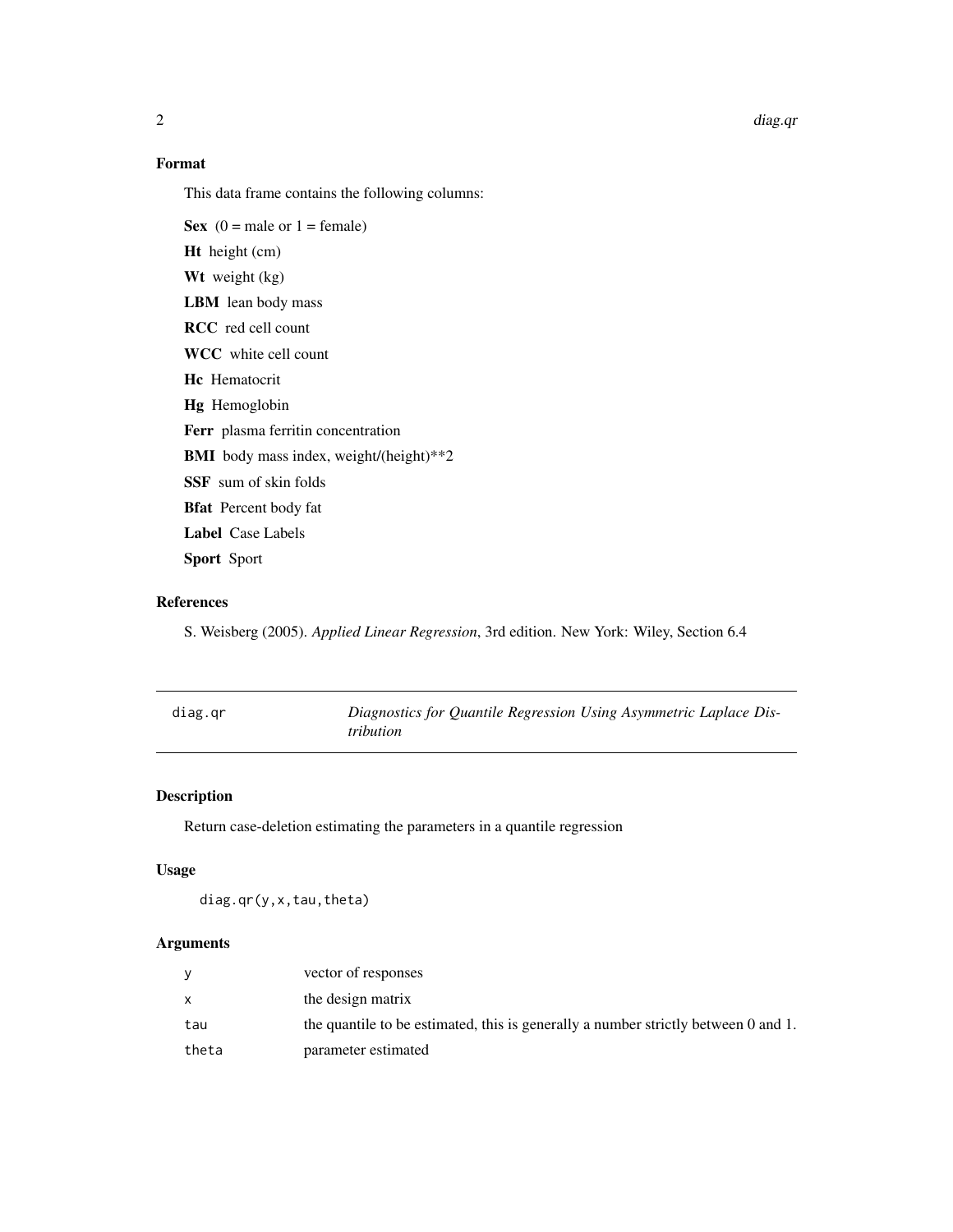#### diag.qr

#### **Value**

Hessian and gradient matrix. Also the generalized cook distance (GDi), approximation of the likelihood distance (QDi)

#### Author(s)

Luis Benites Sanchez <lbenitesanchez@gmail.com>, Christian E. Galarza <cgalarza88@gmail.com>, Victor Hugo Lachos <hlachos@ime.unicamp.br>

#### **References**

[1] Koenker, R. W. (2005). Quantile Regression, Cambridge U. Press. [2] Yu, K. & Moyeed, R. (2001). Bayesian quantile regression. Statistics & Probability Letters, 54 (4), 437 to 447. [3] Kotz, S., Kozubowski, T. & Podgorski, K. (2001). The laplace distribution and generalizations: A revisit with applications to communications, economics, engineering, and finance. Number 183. Birkhauser.

#### **Examples**

## Not run:

```
### Graphic of the generalized Cook distance for data(AIS) ###
#Dados
data(ais, package="sn")
attach(ais)
sexInd <- (sex=="female") + 0<- cbind(1,LBM, sexInd)
\mathsf{x}\leftarrow BMI
У
#Percentile
perc
            <-0.5\leftarrow EM.qr(y,x,perc)
res
            <- diag.qr(y,x,perc,res$theta)
diag
HessianMatrix <- diag$MatrizQ
Gradiente <- diag$mdelta
GDI
            \left\langle -c\right\ranglefor (i in 1:202) {
GDI[i] \leftarrow t(Gradiente[, i])\mathcal{E}#Seccion de los graficos
par(mfrow = c(1,1))plot(seq(1:202), GDI, xlab='Index', ylab=expression(paste(GD[i])), main='p=0.1')
 abline(h=2*(4+1)/202, lty=2)
 identify(GDI, n=1)
```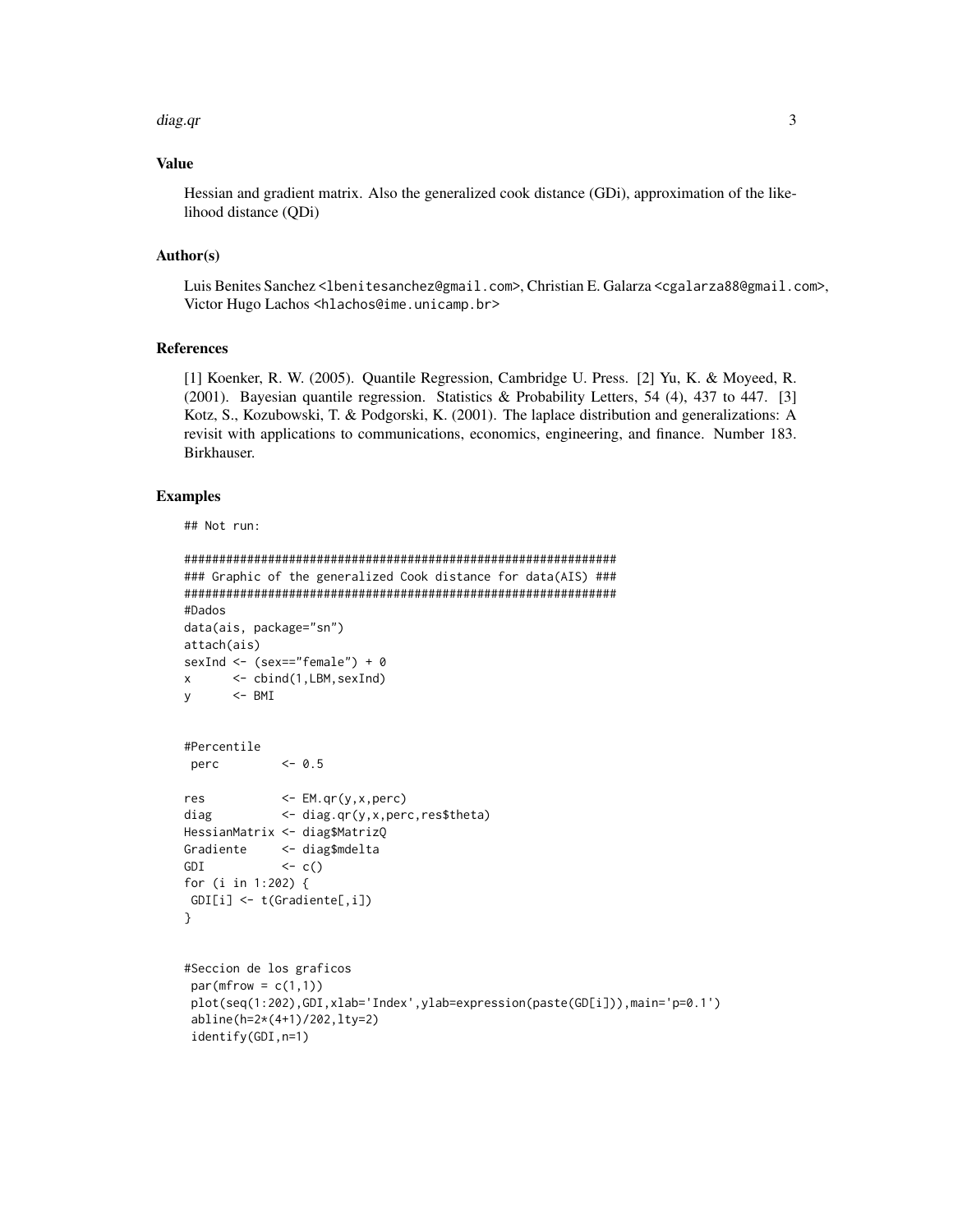#### diag.qr

```
plot(seq(1:202),GDI,xlab='Index',ylab=expression(paste(GD[i])),main='p=0.5')
abline(h=2*(4+1)/202, lty=2)
identify(GDI, n=1)
plot(seq(1:202),GDI,xlab='Index',ylab=expression(paste(GD[i])),main='p=0.9')
abline(h=2*(4+1)/202,1ty=2)identify(GDI, n=4)
### Graphic of the likelihood displacemente for data(AIS) ###
#Dados
data(ais, package="sn"); attach(ais); sexInd <- (sex=="female")+0; x=cbind(1,LBM, sexInd); y=BMI
#Percentile
             <-0.9perc
n\leftarrow nrow(x)res
             \leftarrow EM.qr(y, x, perc)
             <- res$theta
thetaest
             \leftarrow thetaest[4]
sigmaest
betaest
             \leq matrix(thetaest[1:3], 3, 1)
taup2
             \leftarrow (2/(perc*(1-perc)))
thep
           <- (1-2*peGraphic of the generalized Cook distance for data(AIS)rc)/(perc*(1-perc))
diag
             <- diag.qr(y,x,perc,thetaest)
HessianMatrix <- diag$MatrizQ
Gradiente
             <- diag$mdelta
sigma
             \leftarrow sigmaest
             <- betaest
beta
             \leftarrow (y-x)
mnc\leftarrow (y-x
delta2
gamma2
             <- (2+thep^2/taup2)/sigma
vchpN
             <- besselK(sqrt(delta2*gamma2), 0.5-1)
                 /(besselK(sqrt(delta2*gamma2), 0.5))*(sqrt(delta2/gamma2))^(-1)
vchp1
              <- besselK(sqrt(delta2*gamma2), 0.5+1)
                /(besselK(sqrt(delta2*gamma2), 0.5))*(sqrt(delta2/gamma2))
Q
              <- -0.5*n*log(sigmaest)-0.5*(sigmaest*taup2)^{-1}*
                 (sum(vchpN*muc^2 - 2*muc*thep + vchp1*(thep^2+2*taup2)))\leftarrow thetaest
theta i
             \leftarrow theta_i[4,]
sigmaest
             \leftarrow theta_i[1:3,]
betaest
sigma
              \leq sigmaest
beta
             \leftarrow betaest
```
 $\overline{4}$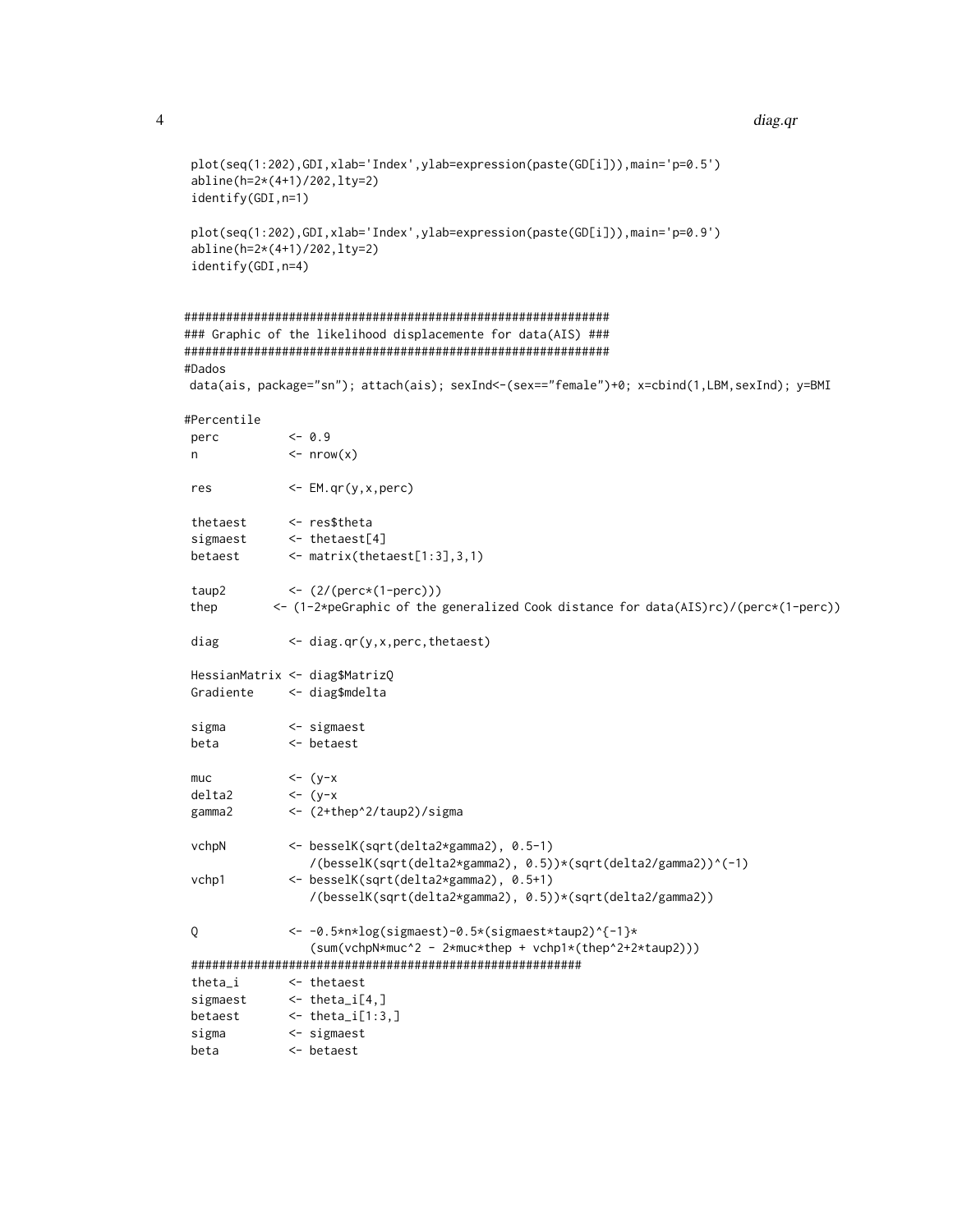#### <span id="page-4-0"></span> $EM.qr$  5

```
muc \left\langle -\right\rangle (y-x)
delta2 <- (y-x
gamma2 <- (2+thep^2/taup2)/sigma
vchpN <- besselK(sqrt(delta2*gamma2), 0.5-1)
                 /(besselK(sqrt(delta2*gamma2), 0.5))*(sqrt(delta2/gamma2))^(-1)
vchp1 <- besselK(sqrt(delta2*gamma2), 0.5+1)
                 /(besselK(sqrt(delta2*gamma2), 0.5))*(sqrt(delta2/gamma2))
Q1 \leq -c()for (i in 1:202)
{
  Q1[i] <- -0.5*n*log(sigmaest[i])-sum(vchpN[,i]*muc[,i]^2 - 2*muc[,i]*thep
    + vchp1[,i]*(thep^2+2*taup2))/(2*(sigmaest[i]*taup2))
}
########################################################
QDi <- 2*(-Q+Q1)
#Depois de escolger perc guardamos os valores de QDi
QDi0.1 <- QDi
QDi0.5 <- QDi
QDi0.9 <- QDi
#Seccion de los graficos
par(mfrow = c(1,1))plot(seq(1:202),QDi0.1,xlab='Index',ylab=expression(paste(QD[i])),main='p=0.1')
abline(h=mean(QDi0.1)+3.5*sd(QDi0.1),lty=2)
identify(QDi0.1,n=3)
plot(seq(1:202),QDi0.5,xlab='Index',ylab=expression(paste(QD[i])),main='p=0.5')
abline(h=mean(QDi0.5)+3.5*sd(QDi0.5),lty=2)
identify(QDi0.5,n=3)
plot(seq(1:202),QDi0.9,xlab='Index',ylab=expression(paste(QD[i])),main='p=0.9')
abline(h=mean(QDi0.9)+3.5*sd(QDi0.9),lty=2)
identify(QDi0.9,n=4)
## End(Not run)
```
EM.qr *Quantile Regression Using Asymmetric Laplace Distribution*

#### **Description**

Return estimating the parameters in a quantile regression

#### Usage

 $EM.qr(y, x = NULL, tau = NULL, error = 0.000001, iter = 2000, envelope=FALSE)$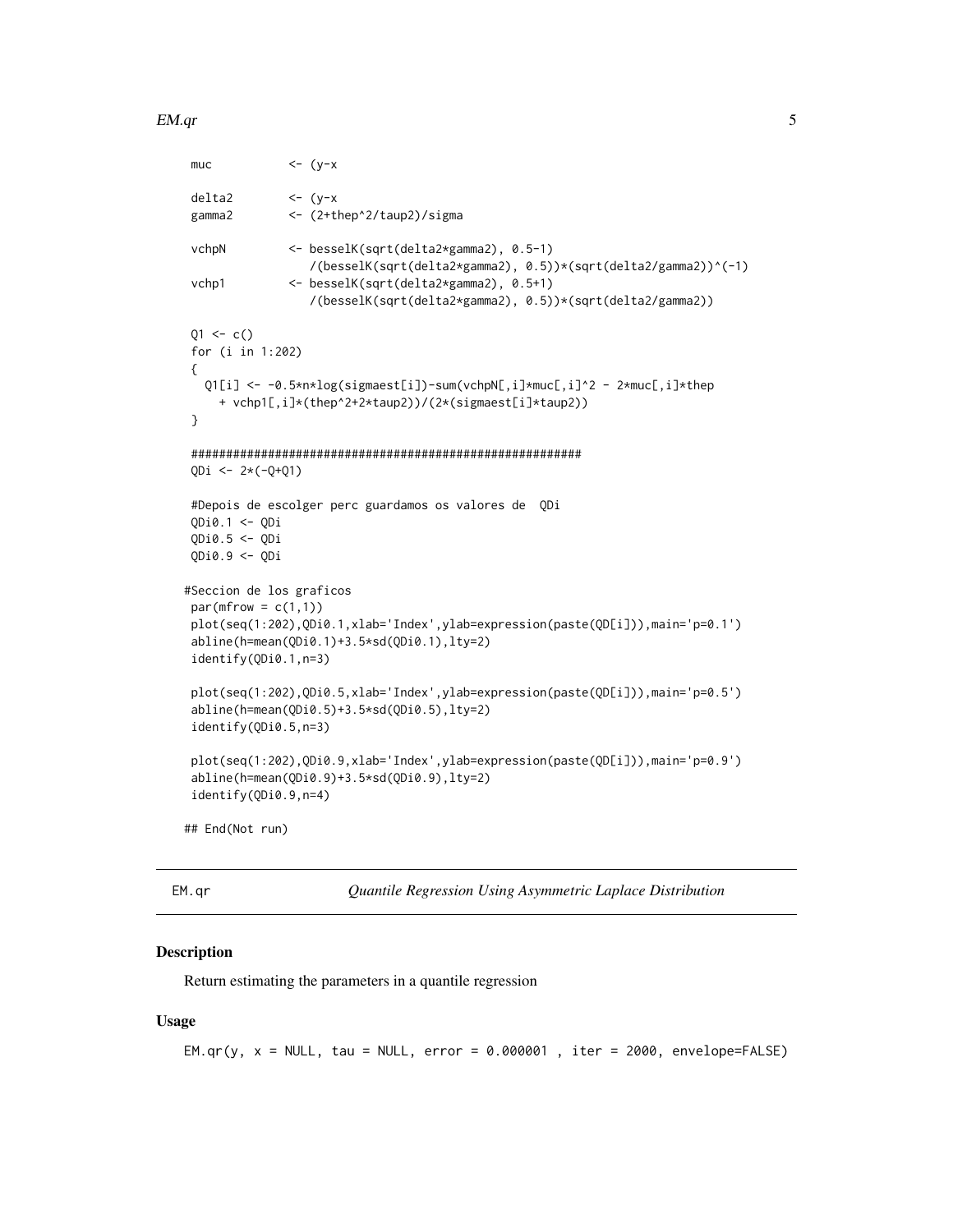$\epsilon$ 6 EM.qr

#### Arguments

| y            | vector of responses                                                                |
|--------------|------------------------------------------------------------------------------------|
| $\mathsf{x}$ | the design matrix                                                                  |
| tau          | the quantile to be estimated, this is generally a number strictly between 0 and 1. |
| error        | the covergence maximum error                                                       |
| iter         | maximum iterations of the EM algorithm.                                            |
| envelope     | confidence envelopes for a curve based on bootstrap replicates                     |

#### Value

Estimated parameter for a quantile regression fit,standard error, log-likelihood.

#### Author(s)

Luis Benites Sanchez <lbenitesanchez@gmail.com>, Christian E. Galarza <cgalarza88@gmail.com>, Victor Hugo Lachos <hlachos@ime.unicamp.br>

#### References

[1] Koenker, R. W. (2005). Quantile Regression, Cambridge U. Press.

[2] Yu, K. & Moyeed, R. (2001). Bayesian quantile regression. Statistics & Probability Letters, 54 (4), 437 to 447.

[3] Kotz, S., Kozubowski, T. & Podgorski, K. (2001). The laplace distribution and generalizations: A revisit with applications to communications, economics, engineering, and finance. Number 183. Birkhauser.

#### Examples

```
data(ais, package="sn")
attach(ais)
sexInd <- (sex=="female") + 0
x <- cbind(1,LBM,sexInd)
y <- BMI
tau <-0.5## EM.qr
EM.qr(y,x,tau)
```